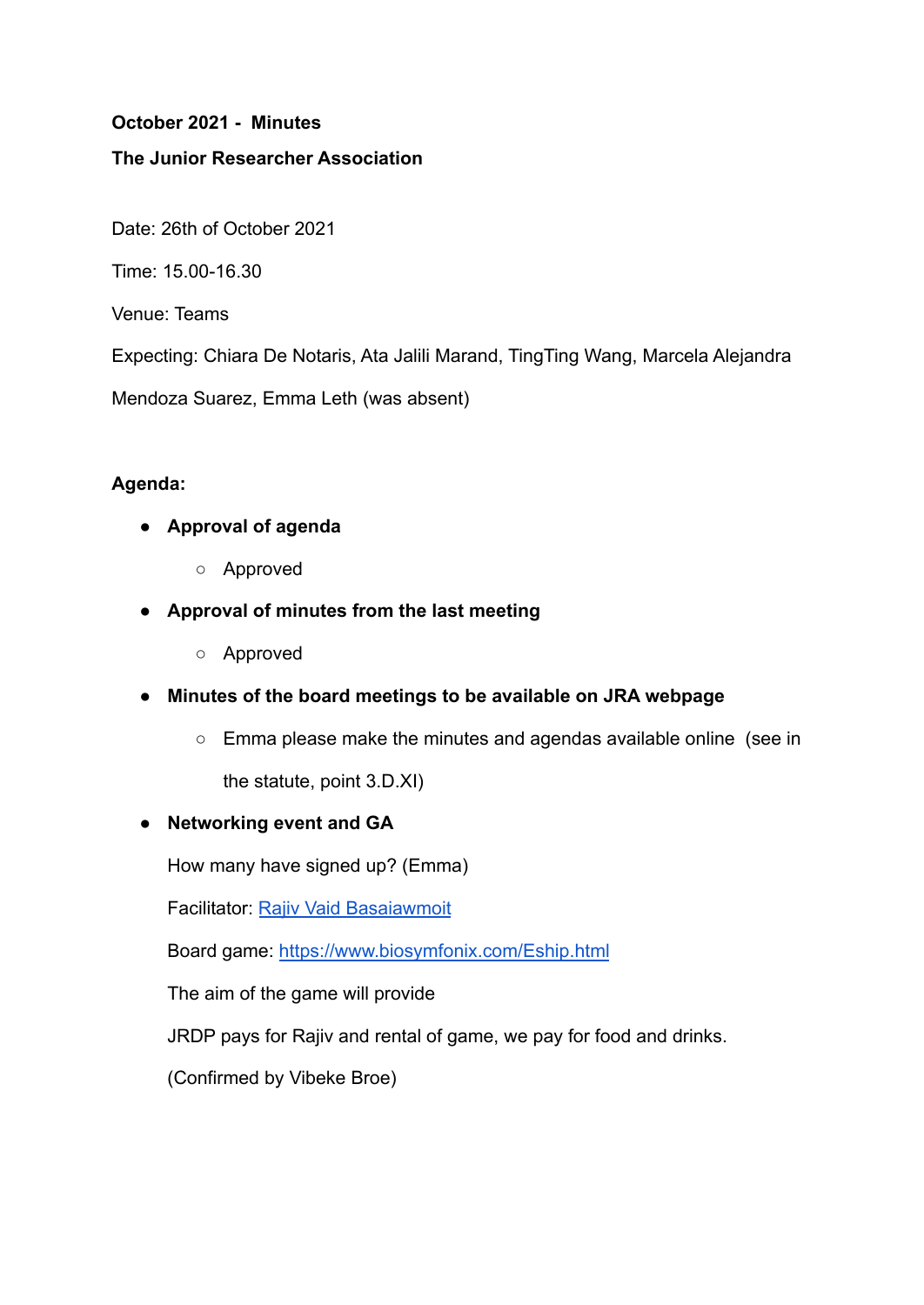To do: decide on food and drinks (coffee and bread at 8:45 + sandwich at 12:00?), make online activity (if we decide to have it), send a reminder with a serious request to cancel if cannot attend.

Question: leave the topic to participants or have some theme already defined for proposals?

having a pre-event activity

and some back up topics

For Emma:

- Make the event available in calendar
- Look into food: where to order, the cost, menu, etc suggestion: coffee and bread / Sandwiches / coffee and cake
- Set registration deadline?
- Send reminder 10 days before the event. Deadline for cancelling 14 November. (let´s think about it)
- **● Summarizing and reporting the current board activities ( + providing a list of suggested activities for the next board) before the GA**
	- Chiara starts the presentation in teams and we all edit it
	- List of activities: workshopes, courses, representations in various groups, relations with other associations, things going on with TTO, etc.
	- Make suggestions: registration system, mailing list, local communities (e.g., GAP), academic council representatives, pedagogical programme, etc.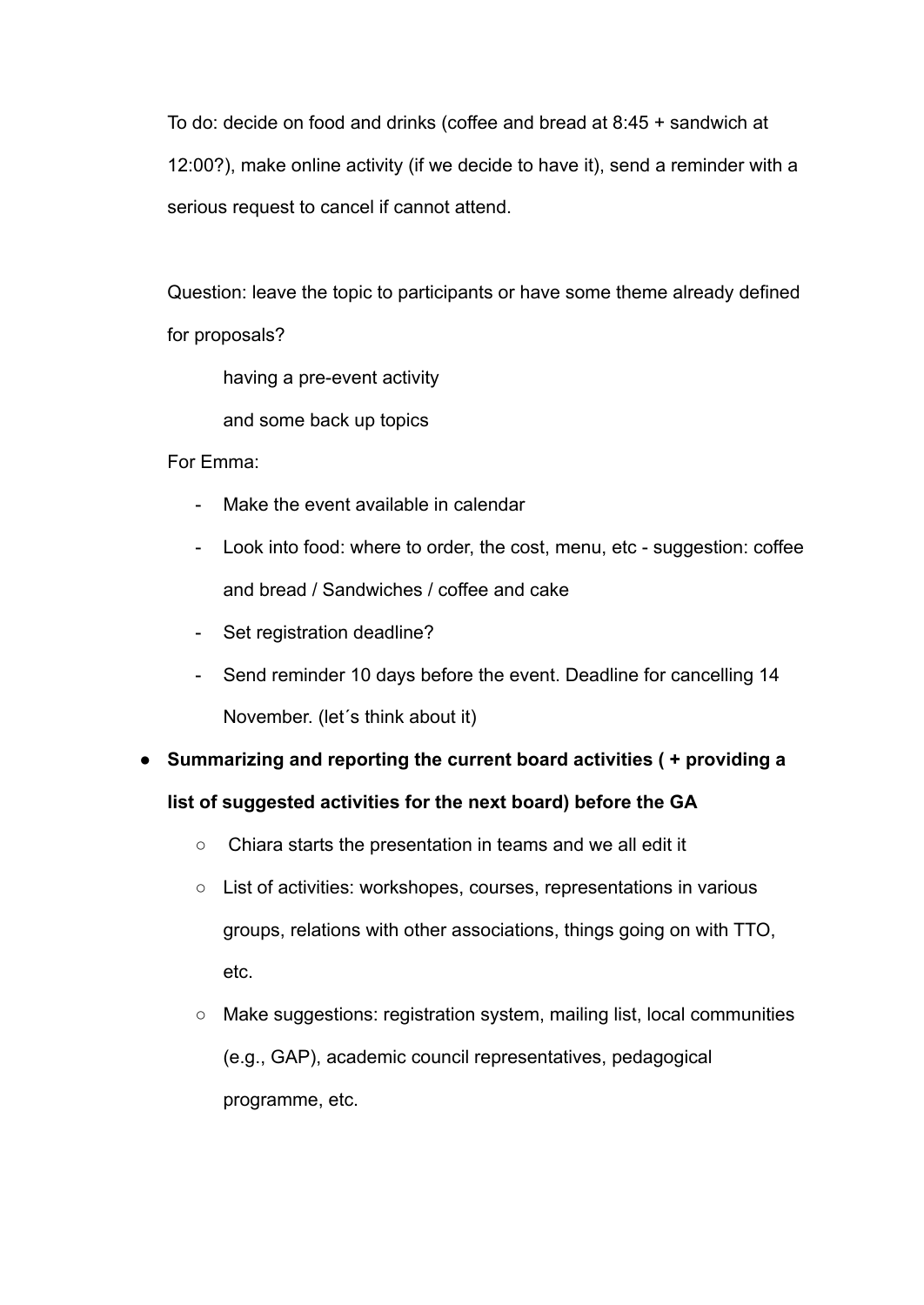○ Next board meeting before the GA to align: 15 November 15:30 physical meeting (Emma, could it work for you?)

## **● Finalizing things before the end of our mandate**

Let's all try to finalize what we have started :)

## **● Summary of meeting with TTO**

TTO gave reasonable explanations as to why the situation is as it is. They have no direct control over some of the issues (the region is involved as well), but they have initiated a process that will (hopefully) improve the situation in the future. TTO will have meetings with all departments to clarify what/how/when should be done in connection with legal requirements. There will be a follow up meeting in December with JRA, GAP and health people.

## **● Meeting with AC representative at BSS**

Ata have been in correspondence with ECONs representative in BSS Academic Council (AC), Anna Piil Damm, regarding the possibility of having JRA on board. Anna has taken the point to the AC meeting and the AC chair has promised to investigate whether junior researchers can elect a representative to participate as observer. Anna expect to get the answer at the next meeting in the AC which is at the end of Nov. She will update JRA with the news.

## **● Comments regarding the JRA Statute**

There are things in the statute that we are not following (e.g., registration). We need to make the next board aware of these things, otherwise we should consider changing them. We should all read the statutes and share our thoughts at the next board meeting.